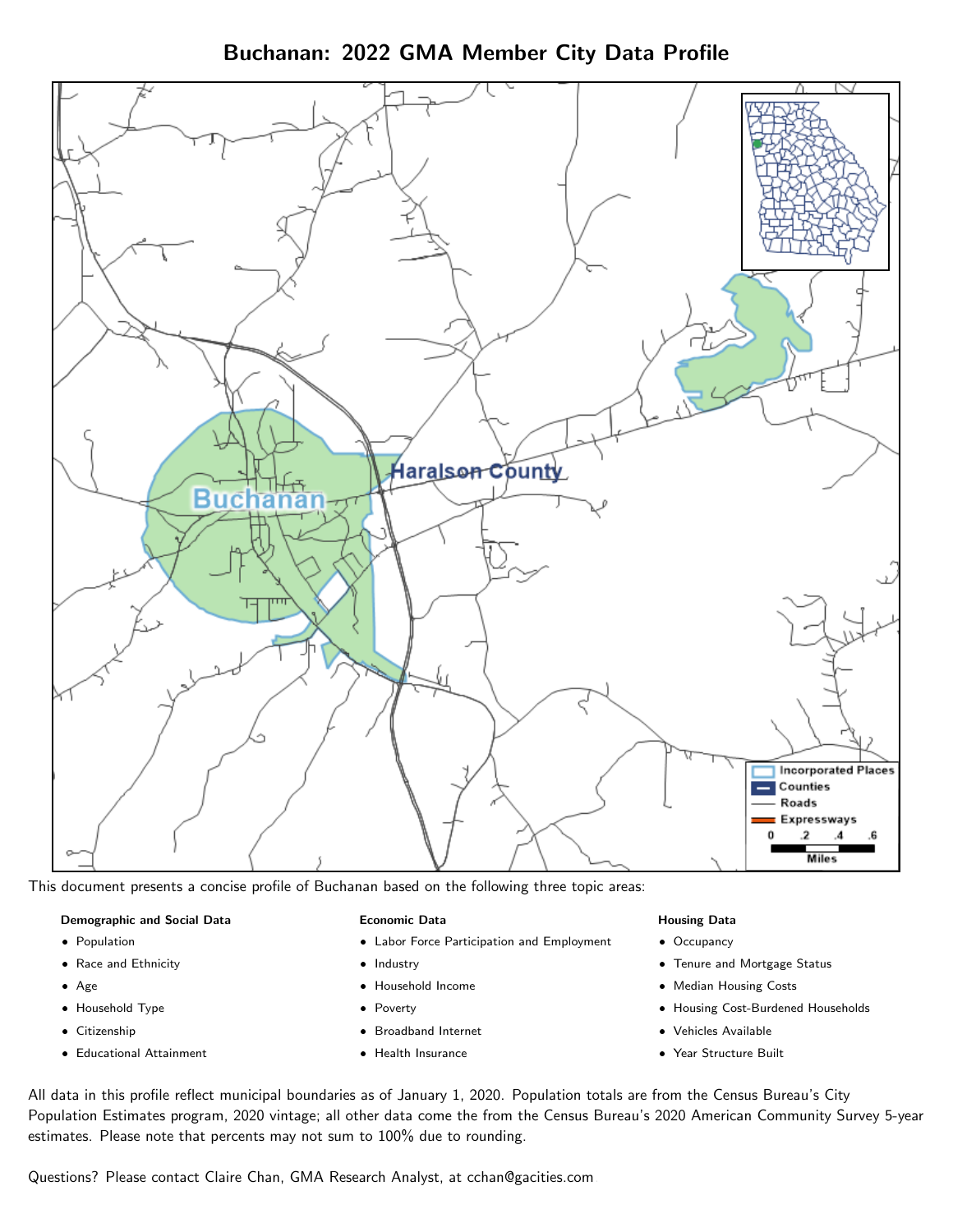# Buchanan: Demographic and Social



0% 2% 4% 6% 8% 10% Male **Female** 10% 8% 6% 4% 2% 85 and over 80-84 75-79 70-74 65-69 60-64 55-59 50-54 45-49 40-44 35-39 30-34 25-29 20-24 15-19 10-14 5-9 Under 5

# **Citizenship**

Age

| <b>Native Born</b><br>100% |  |
|----------------------------|--|

Race and Ethnicity



Source: U.S. Census Bureau, City Population Estimates, 2020 vintage Source: American Community Survey, 2020 5-year estimates, table B03002

## Household Type



Source: American Community Survey, 2020 5-year estimates, table B01001 Source: American Community Survey, 2020 5-year estimates, table B11001

#### Educational Attainment



Source: American Community Survey, 2020 5-year estimates, table B05002 Source: American Community Survey, 2020 5-year estimates, table B15002

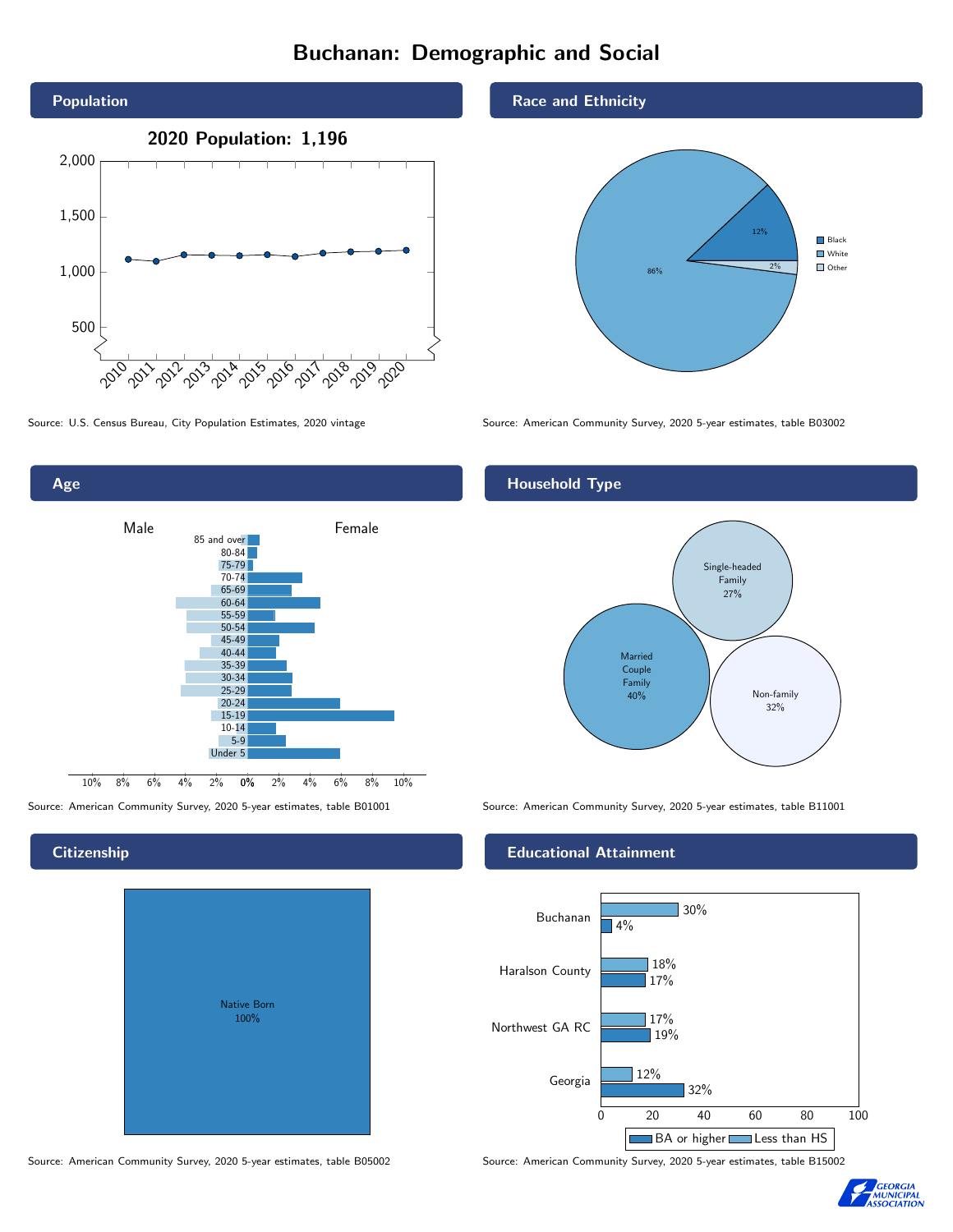# Buchanan: Economic





Source: American Community Survey, 2020 5-year estimates, table B23001 Note: Unemployment rate is based upon the civilian labor force.

# Industry

| Agriculture, forestry, fishing and hunting, and mining      | $0\%$ |
|-------------------------------------------------------------|-------|
| Construction                                                | 17%   |
| Manufacturing                                               | 11%   |
| <b>Wholesale Trade</b>                                      | $2\%$ |
| Retail Trade                                                | 15%   |
| Transportation and warehousing, and utilities               | 2%    |
| Information                                                 | $0\%$ |
| Finance and insurance, real estate, rental, leasing         | $0\%$ |
| Professional, scientific, mgt, administrative, waste mgt    | 6%    |
| Educational services, and health care and social assistance | 13%   |
| Arts, entertainment, recreation, accommodation, food        | 26%   |
| service                                                     |       |
| Other services, except public administration                |       |
| Public administration                                       | 3%    |

Source: American Community Survey, 2020 5-year estimates, table C24030



Source: American Community Survey, 2020 5-year estimates, tables B19013 and B19025 Source: American Community Survey, 2020 5-year estimates, table B17010



Source: American Community Survey, 2020 5-year estimates, table B28002 Source: American Community Survey, 2020 5-year estimates, table B18135

#### Poverty



# **Health Insurance**